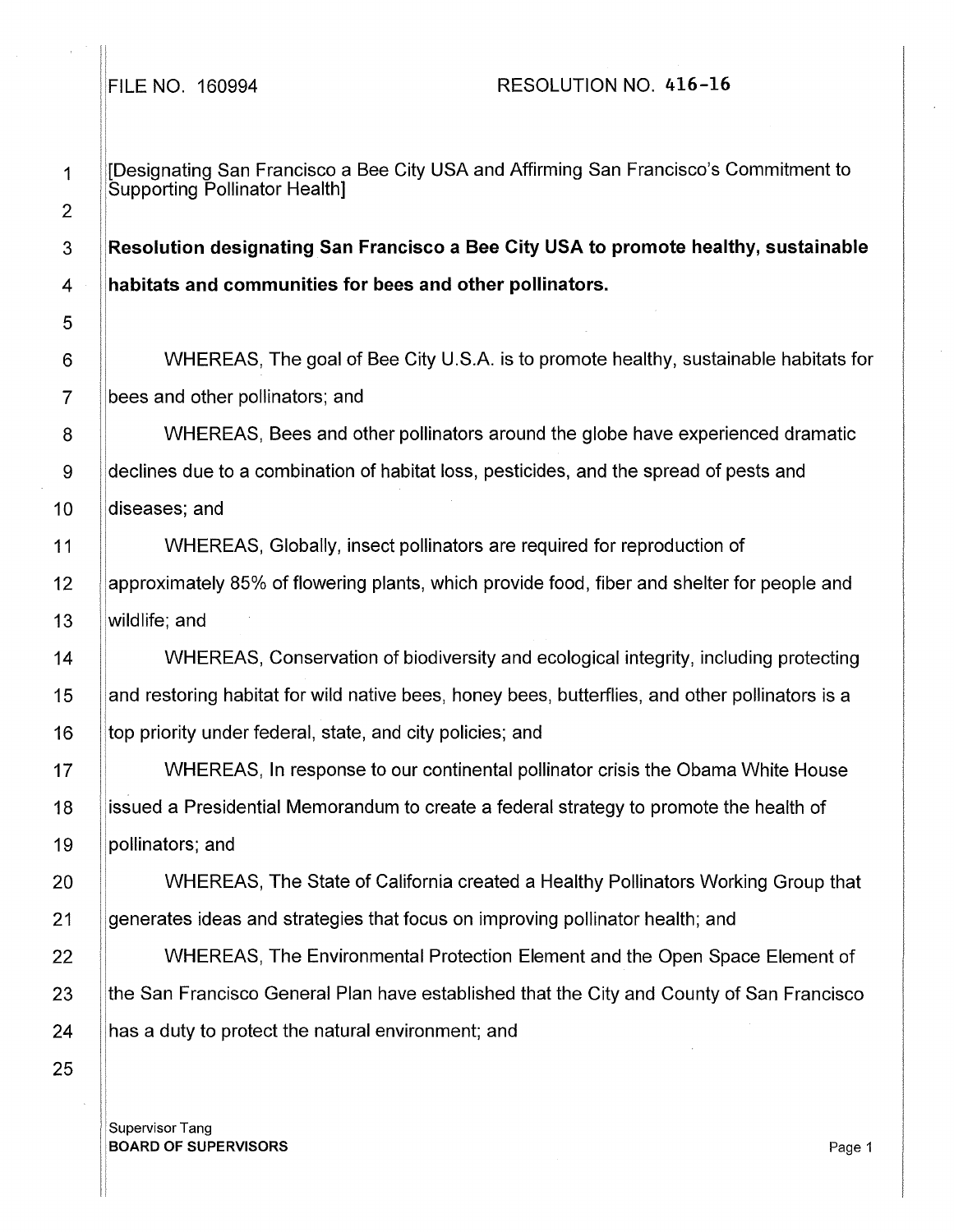1 WHEREAS, San Francisco has demonstrated a decades-long commitment to 2 Supporting pollinator health through its Natural Areas Program, which manages the parks' 3 grasslands, shrublands, woodlands, and wetlands for native plant and animal diversity and 4 **Abundance, including providing undisturbed spaces for nesting and overwintering native** 5 **pollinators**; and

6 WHEREAS, The City's Biodiversity Program has developed the San Francisco Plant 7 Finder, a comprehensive website by which the public can create a customized list of native 8 **plant species to install in their home or community garden to create habitat and support native** 9 ||pollinators; and

10 NHEREAS, San Francisco's Integrated Pest Management Program has successfully 11 reduced the use of environmentally disruptive pesticides on City properties over the past 20 12 Vears, including a 94% reduction in insecticides; and

13 WHEREAS, The San Francisco Public Utilities Commission sponsors the Our Water 14 Our World program, which partners with retail gardening and hardware stores to provide 15 Supublic education on reducing pesticide use to improve water quality and promote less toxic 16 **alternatives for gardening products, which supports pollinator health; and** 

17 WHEREAS, Approximately 100 City staff from Public Works and the Recreation and 18 Parks and Department have been trained in ReScape California's Bay Friendly Landscaping 19 Supractices, which reduce and recycle waste, keep pollutants out of local creeks and the Bay,  $20$  and provide healthy habitat; and

21 WHEREAS, San Francisco Department of the Environment is leading a Pollinator 22 Protection Program to encourage residents and private gardening companies to adopt 23 **landscape management standards that increase the use of plants that support pollinators and** 24  $\parallel$  reduce the use of systemic and other pesticides that harm pollinator health; and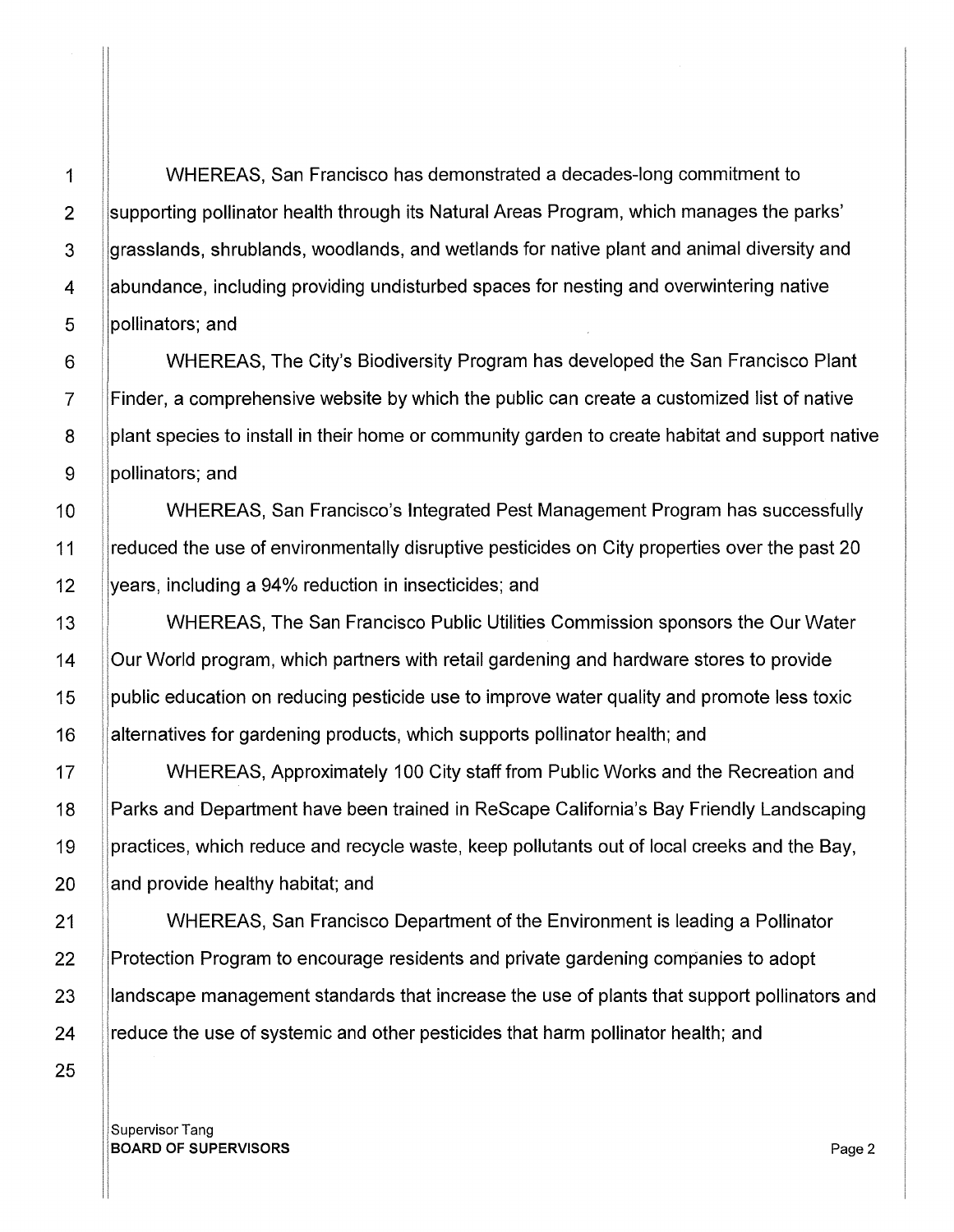WHEREAS, The City of San Francisco partners with community and nonprofit organizations to engage city residents to conserve and restore habitat, including projects for the federally listed endangered Mission Blue butterfly and the locally threatened Green IHairstreak butterfly, which fosters environmental awareness and sustainability, and increases interactions among community stewards and stakeholders; now, therefore, be it

RESOLVED, That the City and County of San Francisco accepts the Bee City USA designation and agrees to meet the commitments required of Bee City USA; and, be it

FURTHER RESOLVED, That the San Francisco Department of the Environment will facilitate Bee City USA programming as the Bee City USA liaison, including encouraging and !coordinating local pollinator habitat and awareness activities; and, be it

FURTHER RESOLVED, That the City and County of San Francisco designates the  $\overline{\phantom{a}}$ !Commission on the Environment as the Bee City USA sponsor, including responsibility for I annual recommitment as a Bee City USA; and, be it

 $\vert$ community-based organizations, be urged to conduct education and outreach to foster FURTHER RESOLVED, That the San Francisco Department of the Environment, working in collaboration with other city departments, scientific and educational institutions, and knowledge and appreciation of San Francisco's pollinators and their interconnected role in the City's natural ecosystems.

I

Supervisor Tang BOARD OF SUPERVISORS **Page 3**